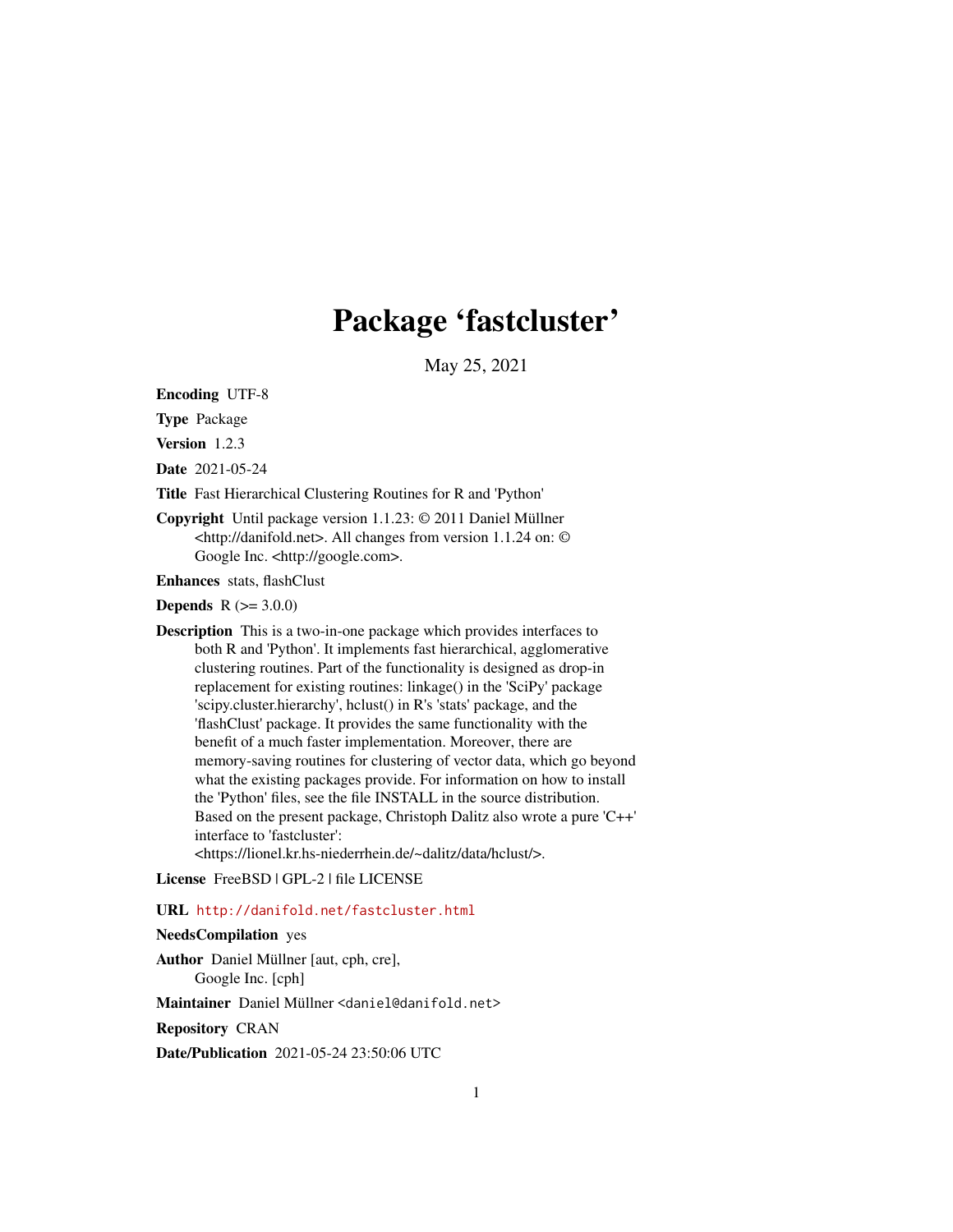### <span id="page-1-0"></span>R topics documented:

| Index |  |  |
|-------|--|--|
|       |  |  |
|       |  |  |
|       |  |  |

<span id="page-1-1"></span>fastcluster *Fast hierarchical, agglomerative clustering routines for R and Python*

#### Description

The fastcluster package provides efficient algorithms for hierarchical, agglomerative clustering. In addition to the R interface, there is also a Python interface to the underlying C++ library, to be found in the source distribution.

#### Details

The function [hclust](#page-2-1) provides clustering when the input is a dissimilarity matrix. A dissimilarity matrix can be computed from vector data by [dist](#page-0-0). The [hclust](#page-2-1) function can be used as a drop-in replacement for existing routines: [stats::hclust](#page-0-0) and [flashClust::hclust](#page-0-0) alias [flashClust::flashClust](#page-0-0). Once the fastcluster library is loaded at the beginning of the code, every program that uses hierarchical clustering can benefit immediately and effortlessly from the performance gain

When the package is loaded, it overwrites the function [hclust](#page-2-1) with the new code.

The function hclust. vector provides memory-saving routines when the input is vector data.

Further information:

- R documentation pages: [hclust](#page-2-1), [hclust.vector](#page-4-1)
- A comprehensive User's manual: [fastcluster.pdf.](https://CRAN.R-project.org/package=fastcluster/vignettes/fastcluster.pdf) Get this from the R command line with vignette('fastcluster').
- JSS paper: <https://www.jstatsoft.org/v53/i09/>.
- See the author's home page for a performance comparison: [http://danifold.net/fastclust](http://danifold.net/fastcluster.html)er. [html](http://danifold.net/fastcluster.html).

#### Author(s)

Daniel Müllner

#### References

<http://danifold.net/fastcluster.html>

#### See Also

[hclust](#page-2-1), [hclust.vector](#page-4-1)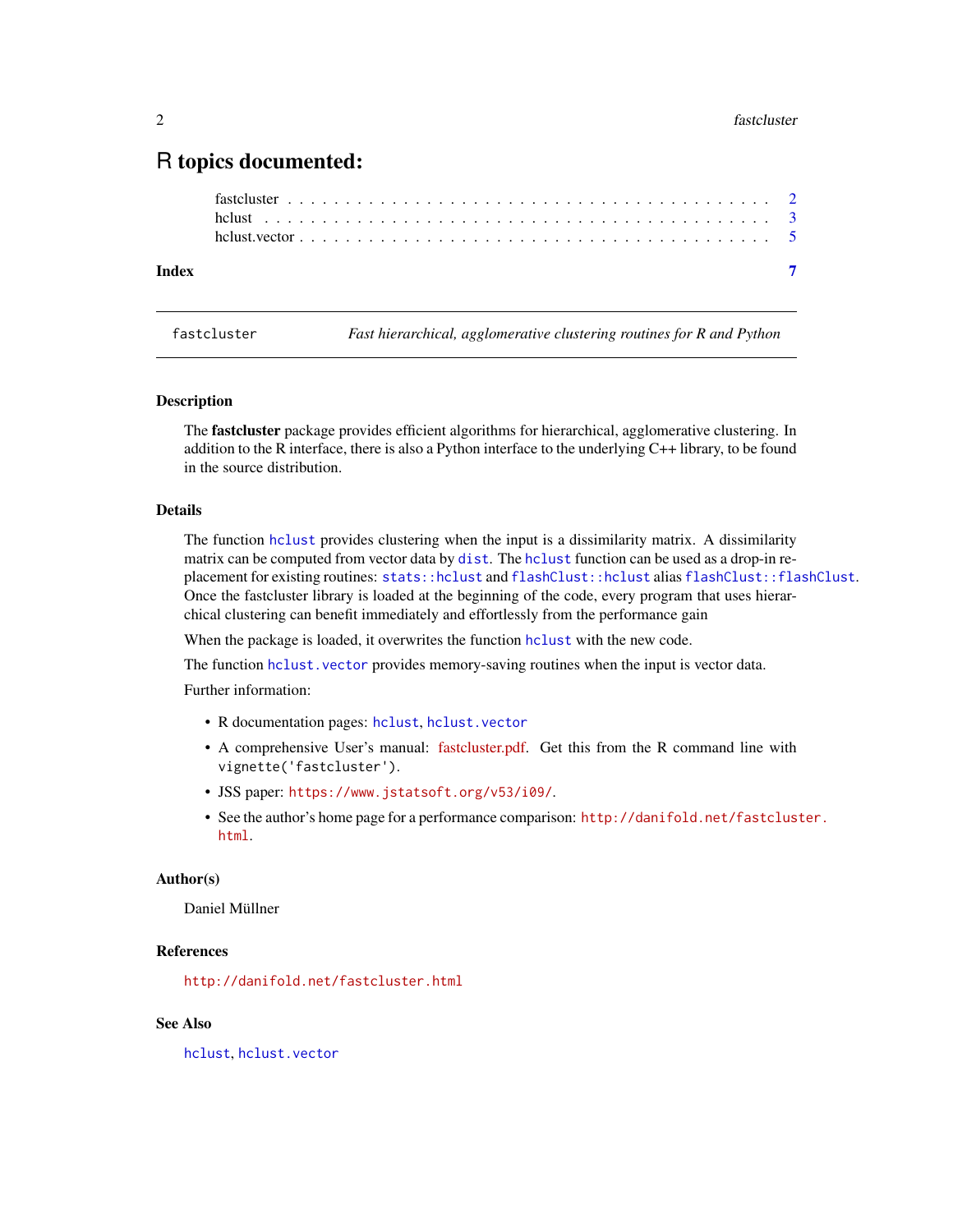#### <span id="page-2-0"></span>hclust 3

#### Examples

```
# Taken and modified from stats::hclust
#
# hclust(...) # new method
# hclust.vector(...) # new method
# stats::hclust(...) # old method
require(fastcluster)
require(graphics)
hc <- hclust(dist(USArrests), "ave")
plot(hc)
plot(hc, hang = -1)## Do the same with centroid clustering and squared Euclidean distance,
## cut the tree into ten clusters and reconstruct the upper part of the
## tree from the cluster centers.
hc <- hclust.vector(USArrests, "cen")
# squared Euclidean distances
hc$height <- hc$height^2
memb \leq cutree(hc, k = 10)
cent <- NULL
for(k in 1:10){
  cent <- rbind(cent, colMeans(USArrests[memb == k, , drop = FALSE]))
}
hcl \leq-hclust.vector(cent, method = "cen", members = table(memb))# squared Euclidean distances
hc1$height <- hc1$height^2
opar \leq par(mfrow = c(1, 2))
plot(hc, labels = FALSE, hang = -1, main = "Original Tree")
plot(hc1, labels = FALSE, hang = -1, main = "Re-start from 10 clusters")
par(opar)
```
<span id="page-2-1"></span>hclust *Fast hierarchical, agglomerative clustering of dissimilarity data*

#### **Description**

This function implements hierarchical clustering with the same interface as [hclust](#page-2-1) from the [stats](#page-0-0) package but with much faster algorithms.

#### Usage

hclust(d, method="complete", members=NULL)

#### Arguments

d a dissimilarity structure as produced by dist.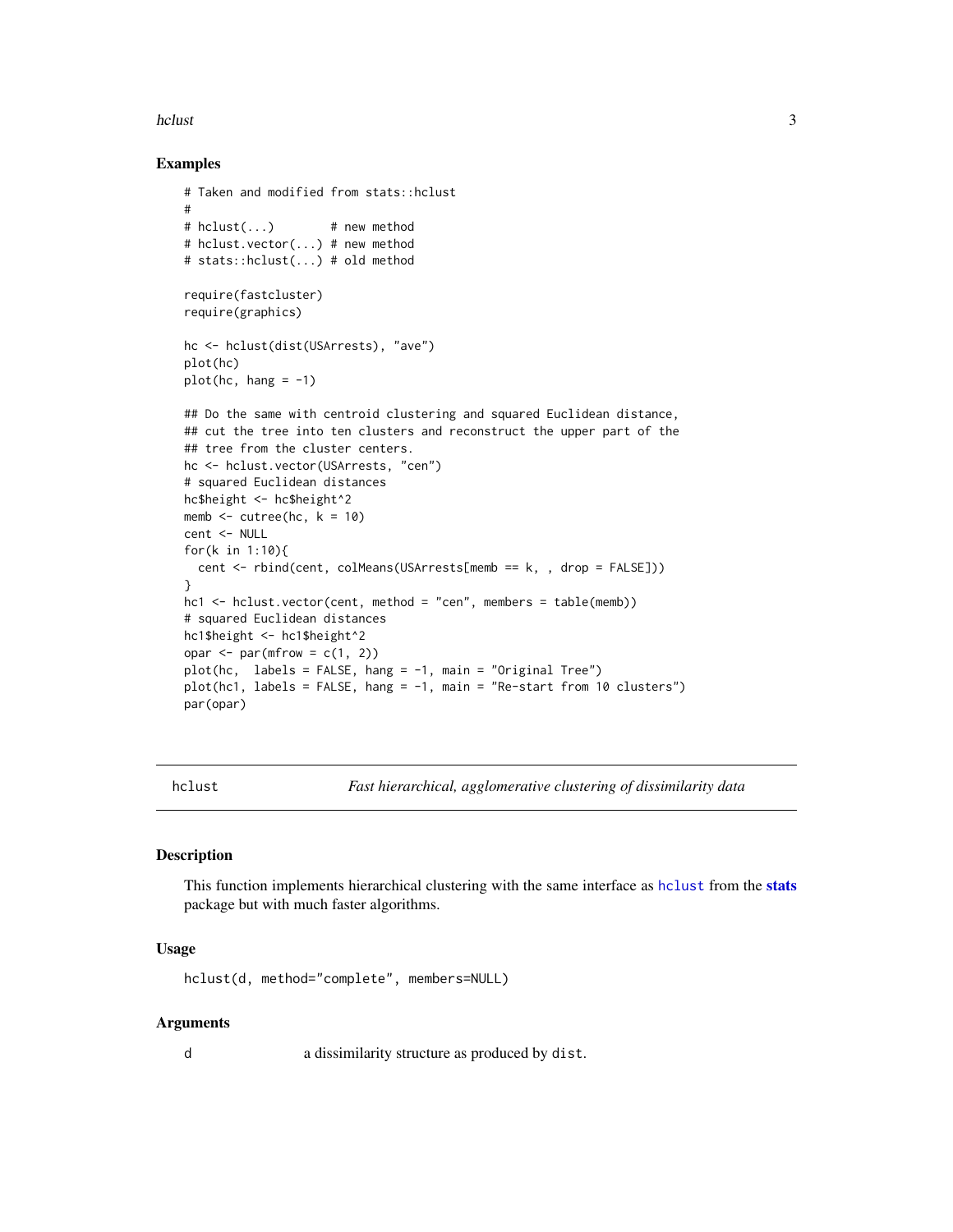<span id="page-3-0"></span>4 hclusters and the set of the set of the set of the set of the set of the set of the set of the set of the set of the set of the set of the set of the set of the set of the set of the set of the set of the set of the set

| method  | the agglomeration method to be used. This must be (an unambiguous abbrevi- |
|---------|----------------------------------------------------------------------------|
|         | ation of) one of "single", "complete", "average", "mcquitty", "ward.D",    |
|         | "ward.D2", "centroid" or "median".                                         |
| members | NULL or a vector with length the number of observations.                   |

#### Details

See the documentation of the original function [hclust](#page-2-1) in the [stats](#page-0-0) package.

A comprehensive User's manual [fastcluster.pdf](https://CRAN.R-project.org/package=fastcluster/vignettes/fastcluster.pdf) is available as a vignette. Get this from the R command line with vignette('fastcluster').

#### Value

An object of class 'hclust'. It encodes a stepwise dendrogram.

#### Author(s)

Daniel Müllner

#### References

<http://danifold.net/fastcluster.html>

#### See Also

[fastcluster](#page-1-1), [hclust.vector](#page-4-1), [stats::hclust](#page-0-0)

#### Examples

```
# Taken and modified from stats::hclust
#
# hclust(...) # new method
# stats::hclust(...) # old method
require(fastcluster)
require(graphics)
hc <- hclust(dist(USArrests), "ave")
plot(hc)
plot(hc, hang = -1)## Do the same with centroid clustering and squared Euclidean distance,
## cut the tree into ten clusters and reconstruct the upper part of the
## tree from the cluster centers.
hc <- hclust(dist(USArrests)^2, "cen")
memb \le cutree(hc, k = 10)
cent <- NULL
for(k in 1:10){
  cent <- rbind(cent, colMeans(USArrests[memb == k, , drop = FALSE]))
}
hc1 <- hclust(dist(cent)^2, method = "cen", members = table(memb))
```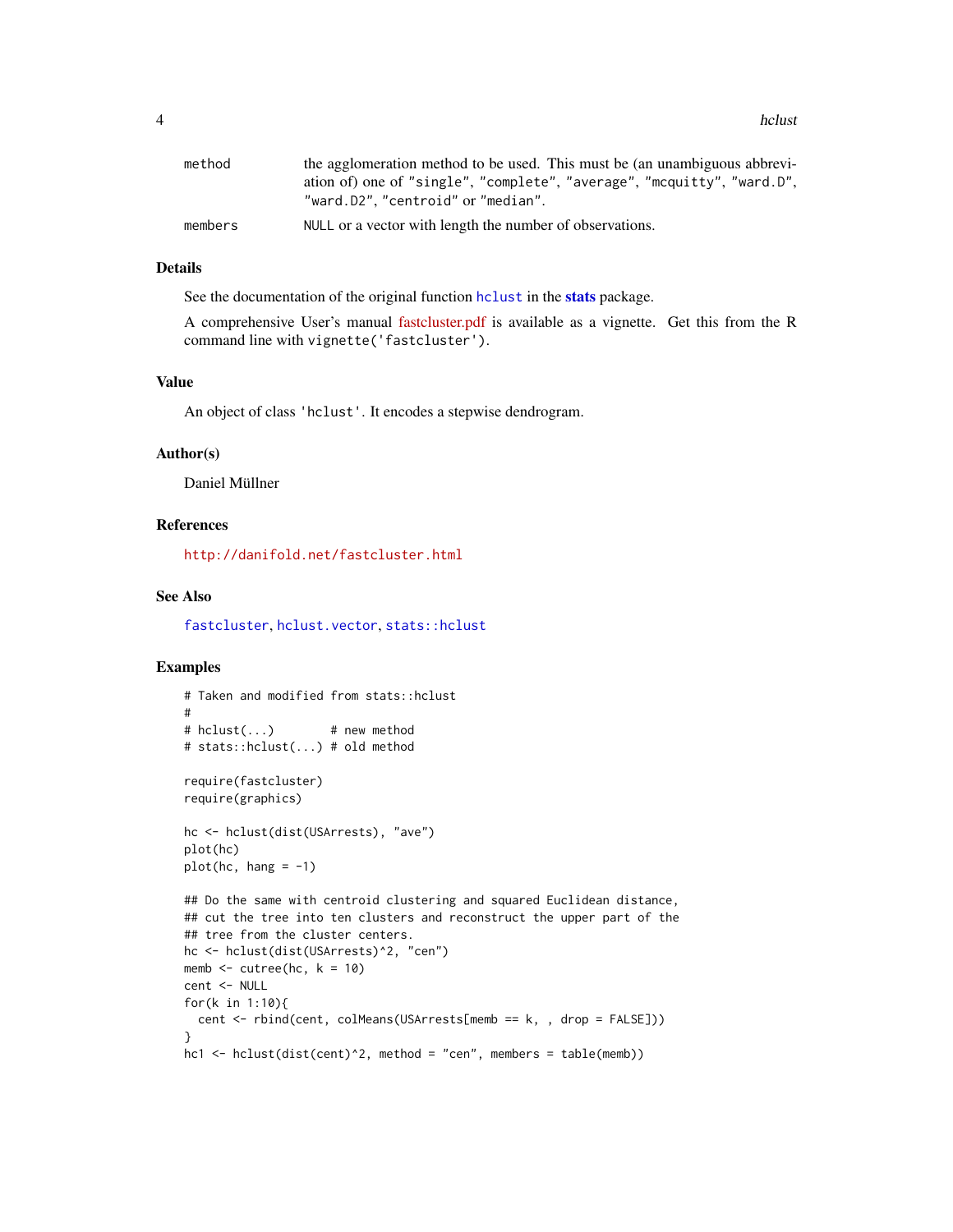#### <span id="page-4-0"></span>hclust.vector 5

```
opar \leq par(mfrow = c(1, 2))
plot(hc, labels = FALSE, hang = -1, main = "Original Tree")
plot(hc1, labels = FALSE, hang = -1, main = "Re-start from 10 clusters")
par(opar)
```
<span id="page-4-1"></span>hclust.vector *Fast hierarchical, agglomerative clustering of vector data*

#### Description

This function implements hierarchical, agglomerative clustering with memory-saving algorithms.

#### Usage

```
hclust.vector(X, method="single", members=NULL, metric='euclidean', p=NULL)
```
#### Arguments

| $\mathsf{X}$ | an $(N \times D)$ matrix of 'double' values: N observations in D variables.                                                                                                  |
|--------------|------------------------------------------------------------------------------------------------------------------------------------------------------------------------------|
| method       | the agglomeration method to be used. This must be (an unambiguous abbrevia-<br>tion of) one of "single", "ward", "centroid" or "median".                                     |
| members      | NULL or a vector with length the number of observations.                                                                                                                     |
| metric       | the distance measure to be used. This must be one of "euclidean", "maximum",<br>"manhattan", "canberra", "binary" or "minkowski". Any unambiguous<br>substring can be given. |
| p            | parameter for the Minkowski metric.                                                                                                                                          |

#### Details

The function [hclust.vector](#page-4-1) provides clustering when the input is vector data. It uses memorysaving algorithms which allow processing of larger data sets than [hclust](#page-2-1) does.

The "ward", "centroid" and "median" methods require metric="euclidean" and cluster the data set with respect to Euclidean distances.

For "single" linkage clustering, any dissimilarity measure may be chosen. Currently, the same metrics are implemented as the [dist](#page-0-0) function provides.

The call

hclust.vector(X, method='single', metric=[...])

gives the same result as

hclust(dist(X, metric=[...]), method='single')

but uses less memory and is equally fast.

For the Euclidean methods, care must be taken since holust expects squared Euclidean distances. Hence, the call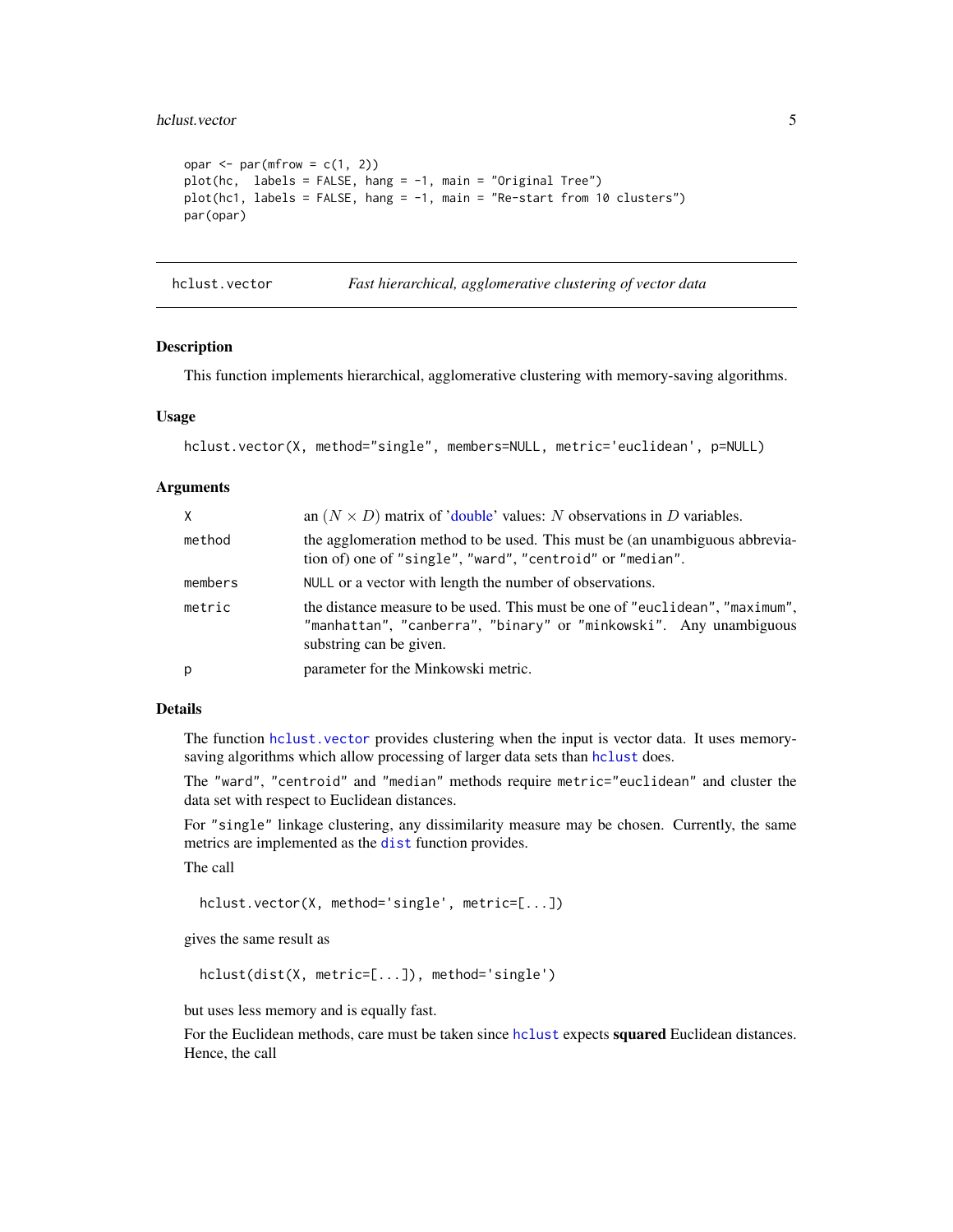```
hclust.vector(X, method='centroid')
```
is, aside from the lesser memory requirements, equivalent to

 $d = dist(X)$ hc = hclust(d^2, method='centroid')  $hc$height = sqrt(hc$height)$ 

The same applies to the "median" method. The "ward" method in [hclust.vector](#page-4-1) is equivalent to [hclust](#page-2-1) with method "ward.D2", but to method "ward.D" only after squaring as above.

More details are in the User's manual [fastcluster.pdf,](https://CRAN.R-project.org/package=fastcluster/vignettes/fastcluster.pdf) which is available as a vignette. Get this from the R command line with vignette('fastcluster').

#### Author(s)

Daniel Müllner

#### References

<http://danifold.net/fastcluster.html>

#### See Also

[fastcluster](#page-1-1), [hclust](#page-2-1)

#### Examples

```
# Taken and modified from stats::hclust
## Perform centroid clustering with squared Euclidean distances,
## cut the tree into ten clusters and reconstruct the upper part of the
## tree from the cluster centers.
hc <- hclust.vector(USArrests, "cen")
# squared Euclidean distances
hc$height <- hc$height^2
memb \le cutree(hc, k = 10)
cent <- NULL
for(k in 1:10){
 cent <- rbind(cent, colMeans(USArrests[memb == k, , drop = FALSE]))
}
hcl \leq-hclust.vector(cent, method = "cen", members = table(memb))# squared Euclidean distances
hc1$height <- hc1$height^2
opar \leq par(mfrow = c(1, 2))
plot(hc, labels = FALSE, hang = -1, main = "Original Tree")
plot(hc1, labels = FALSE, hang = -1, main = "Re-start from 10 clusters")
par(opar)
```